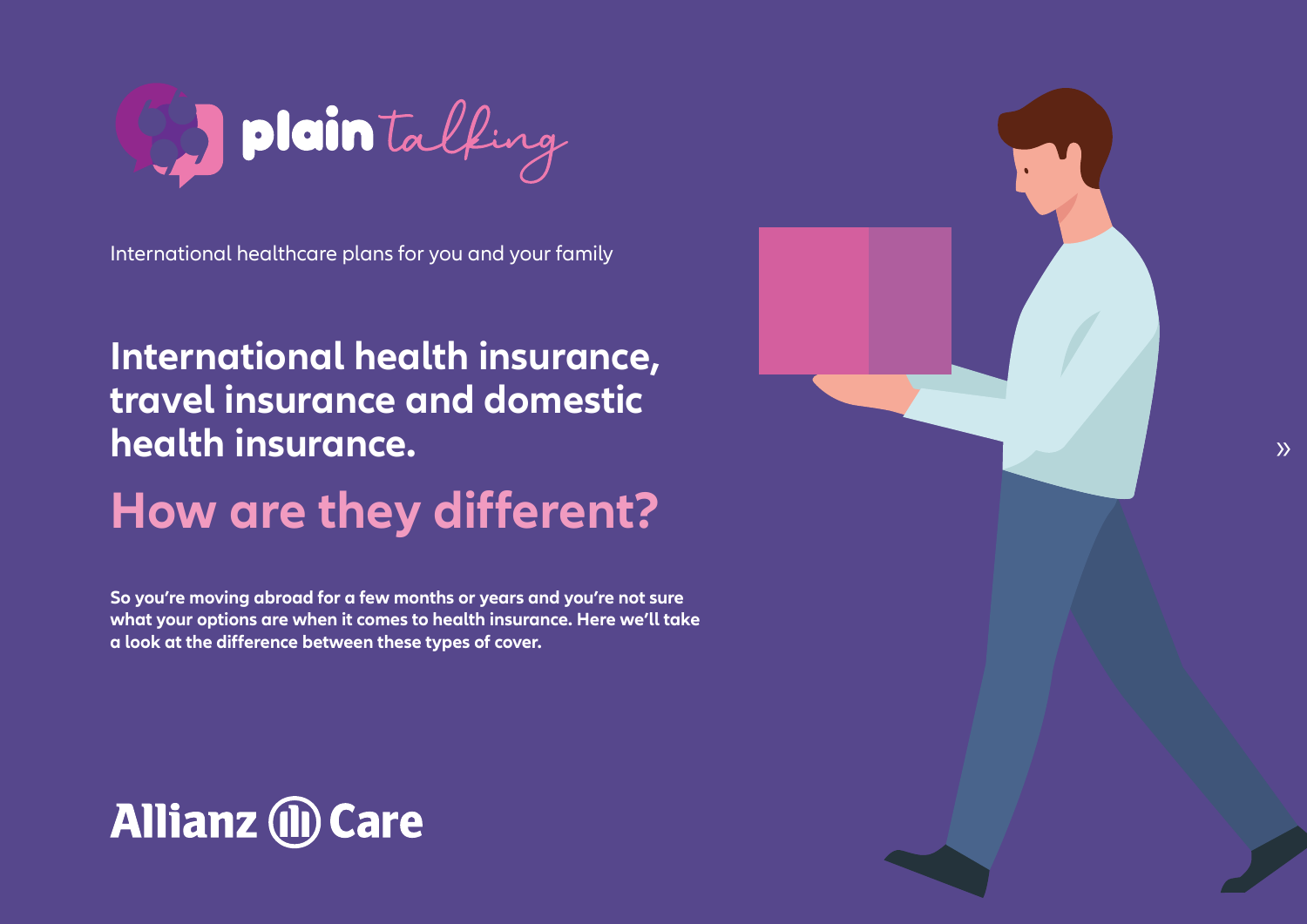### *DO I NEED INTERNATIONAL HEALTH INSURANCE OR TRAVEL INSURANCE?*

Well, the types of things which are covered are quite different, and the timescales for how long you're covered are also different. Here's a summary of what each does



So if you're going on holiday or travelling on a short term basis, have a think about travel insurance. If you're going to be living abroad for a few months or years, have a think about international health insurance. Depending on your circumstances, you might have both types of cover in place at some points in time.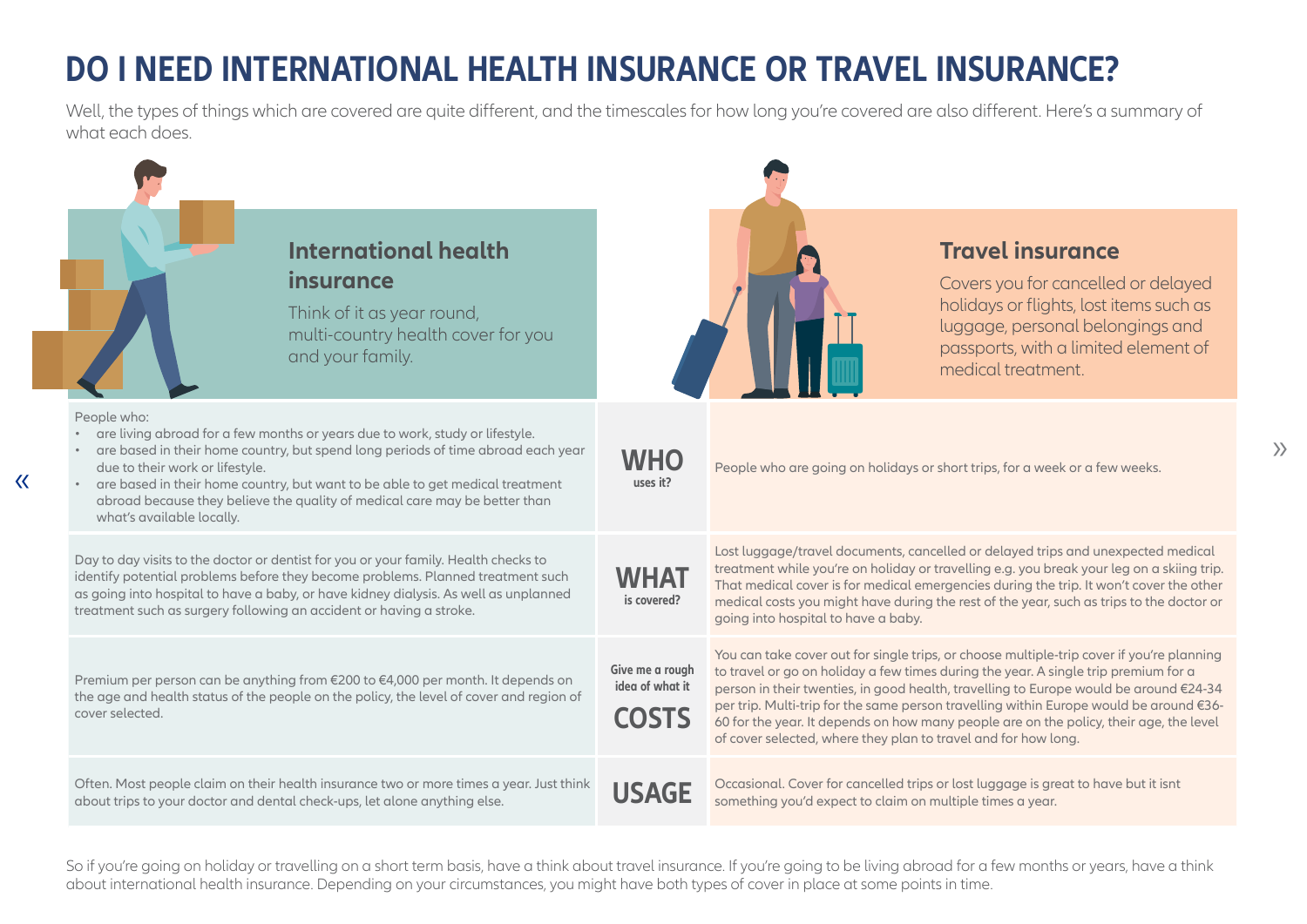#### **WHY PEOPLE CHOOSE INTERNATIONAL HEALTH INSURANCE**

The main reasons people choose international health insurance are because:



 $\left\langle \right\rangle$